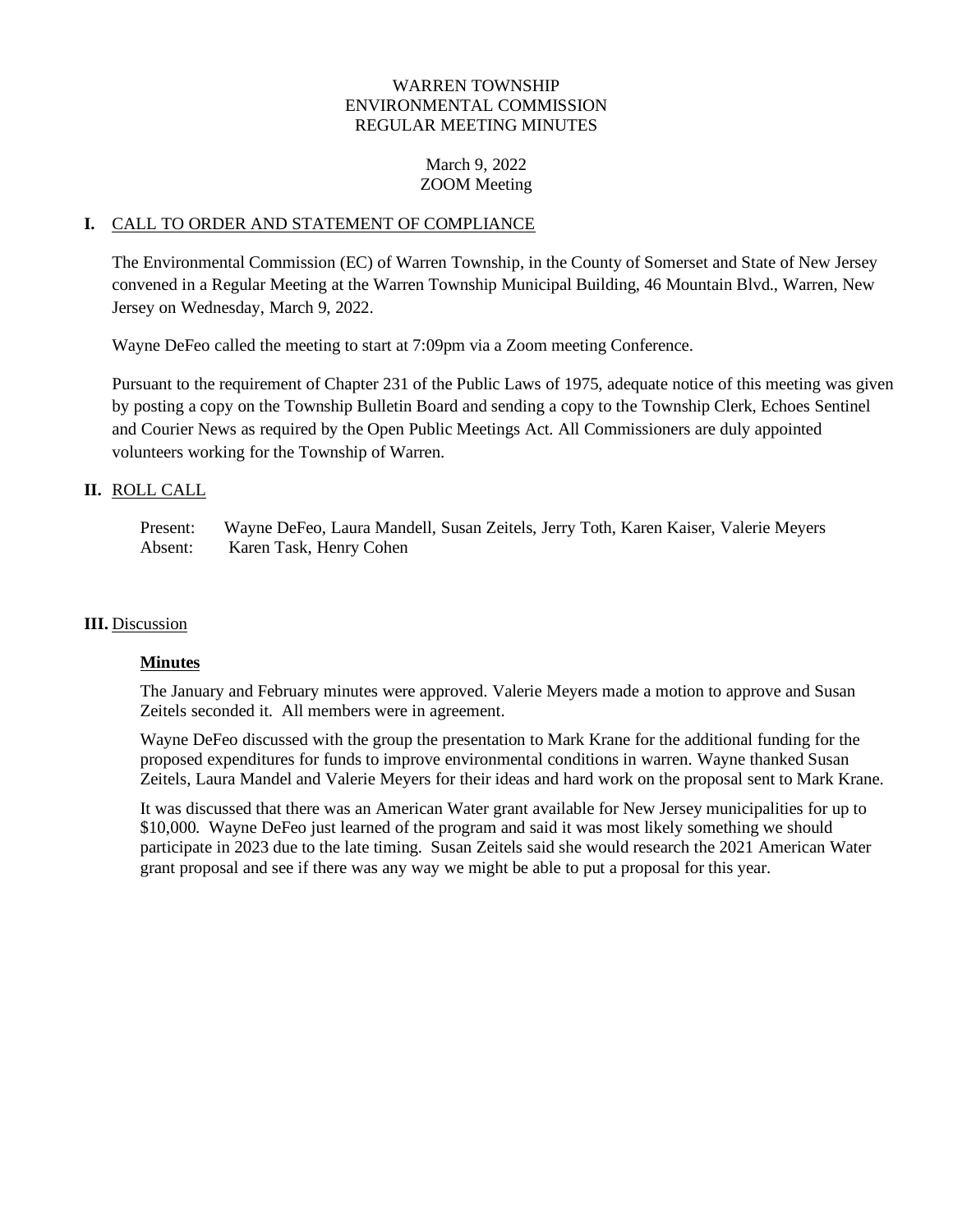# **NEW BUSINESS**

- 1. CASE: PB22-01 BLOCK/LOT Block 12 Lot 21.01 7 OAK Avenue DATE: February 15, 2022 APPLICANT: **VASA PROPERTIES, LLC** Proposal: Minor Subdivision – One lot into two Engineer: East Point Engineering, LLC Attorney: Nicole Magdziak
- 1. WEC opposes filling in the wetlands as proposed.
- 2. WEC recommends minimizing tree removal and would like to see the tree replacement plan.
- 3. WEC recommends rain garden and other natural water features are utilized to absorb the additional rain water within the property.
- 4. WEC requests confirmation of septic design. As it appears on the plans, it could be an issue.

|  | 2. CASE:         | PB 22-02                       |
|--|------------------|--------------------------------|
|  | <b>BLOCK/LOT</b> | Block 96 Lots 18, 19.07, 20.01 |
|  | DATE:            | February 17, 2022              |
|  | APPLICANT:       | <b>17 OLD CHURCH ROAD LLC</b>  |
|  | Proposal:        | <b>MAJOR SUB-DIVISION</b>      |
|  | Engineer:        | Cathy Mueller, P.E.            |
|  | Attorney:        | Frederick B. Zelley            |
|  |                  |                                |

- 1. WEC opposes changing the current deed restrictions which will allow for further development.
- 2. WEC has concerns over tree removal based on past issues with developers clear cutting property and requests to see tree replacement plan.
- 3. Based on the overdevelopment in this area and the town, WEC is concerned the storm-water run-off. Massive tree removal will only enhance the storm water run-off issues.
- 4. See below for the minutes from the 2019 Old Church Road Associates 13 Lot Subdivision.

# **Minutes from August 2019 Old Church Road Associates – Original Lots**

| $1_{-}$ | CASE:             | <b>BA</b> 19-08                                      |
|---------|-------------------|------------------------------------------------------|
|         | <b>BLOCK/LOT</b>  | Block 96 Lot 20                                      |
|         | DATE:             | July 26, 2019                                        |
|         | <b>APPLICANT:</b> | <b>Old Church Road Associates</b>                    |
|         | ENGINEER:         | Page-Mueller Engineering                             |
|         | ATTORNEY:         | Joseph V. Sordillo                                   |
|         | PROPOSAL:         | 13 Lot sub-division site originally approved 10 lots |

#### **COMMENTS BY WARREN ENVIRONMENTAL COMMISSION:**

- 1, WEC recommends keeping the 10 originally proposed lots and reducing the size of the homes.
- 2. WEC recommends the TCC look at additional replacement trees including: River Birch and Sweet Gum which are less s subject to disease. The following plants are also recommended: Wild Sweet William, Creeping Phlox, Wild Ginger, Northern Blue Violet, Pennsylvania Sage, Wild Sweet Phlox, Calming Rush and Milkweeds
- 3. WEC recommends planting trees along the property boundaries for buffer between every house. It is recommended to have a mix of trees which will help avoid disease of the trees. WEC recommends Evergreens be part of the mix.